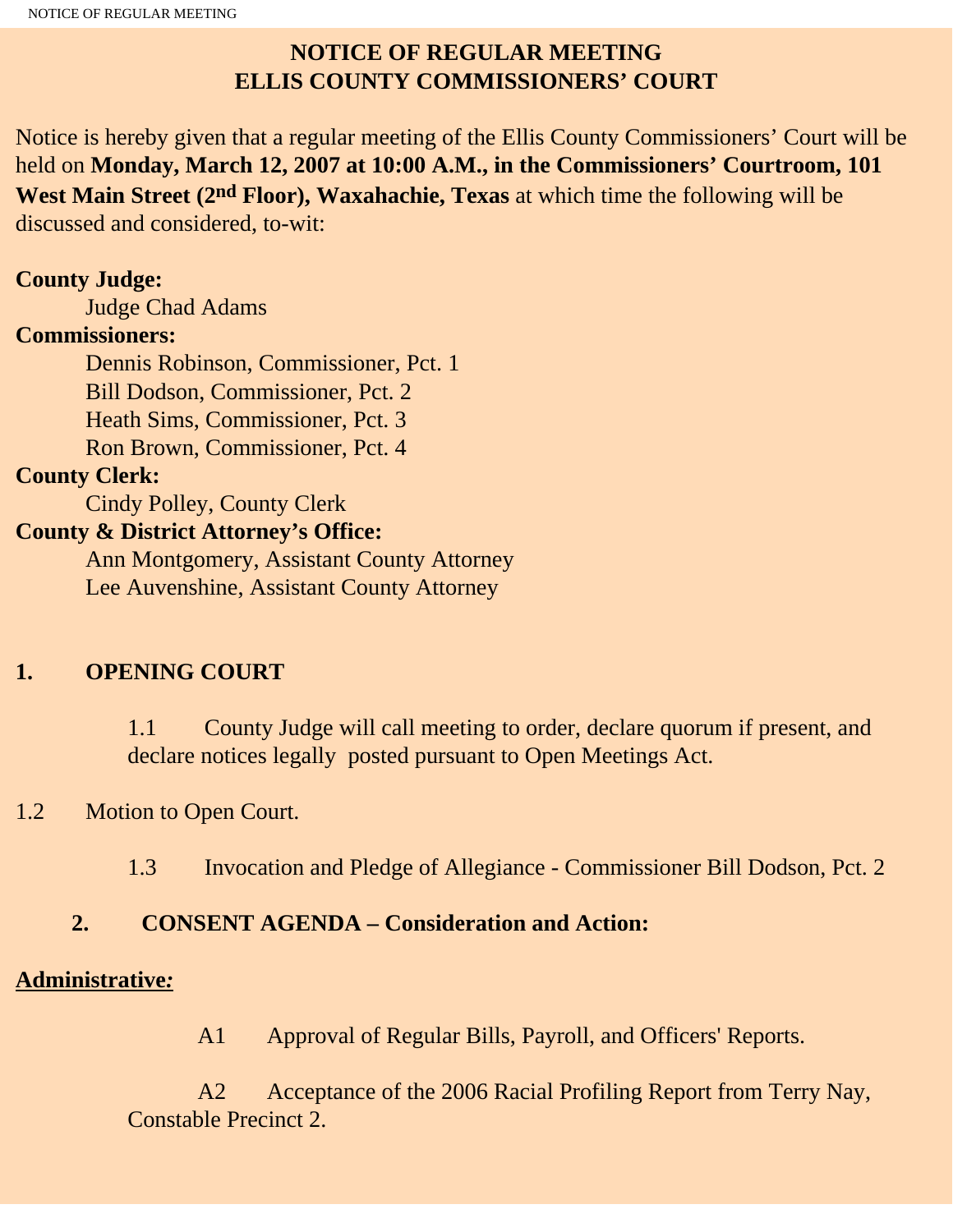A3 Acceptance of Certificate of Completion for Diana Buckley for attendance and completion of the Basic Spotter Training Program presented by the National Weather Service.

A4 Acceptance of the Certificates of Completion for Keith Roberts and Holly Davis for participating in the Texas Courthouse Stewardship Workshop, presented by the Texas Historic Commission.

A5 To approve an increase to the contract cost for the Elevator Maintenance Contract – 061 IF 03531 to \$531.68, effective June 1, 2007, due to the increased straight time hourly labor cost for elevator examiners, from \$32.40 to \$33.445, as provided for in the original contract.

## **Financial:**

F1 From 5-001-0614-0801 Supplies, 5-001-0614-0803 Furniture/Fixtures to 5- 001-0614-0812 Radio, 5-001-0614-0805 Conference – Steve McKinney, Constable Pct. 4

F2 From 5-004-0652-0911 Gen. Exp to 5-004-0652-0703 Telephone – Bill Dodson, R&B Pct. 2

F3 From 5-010-0652-0902 Gas/Oil to 5-010-0652-0962 Lubricant – Bill Dodson, FM Pct. 2

F4 From 5-012-0754-0902 FM Gas/Oil to 5-012-0754-0962 FM Lubricants – Ron Brown, FM Pct. 4

F5 From 3-001-0000-0302 Fund Balance to 5-001-0010-0811 Auto Purchase – Chad Adams, County Judge

F6 From 5-001-0010-0902 Crime Prevention, 5-01-010-0904 Animal Control to 5-001-0010-0834 Crime Scene, 5-001-0010-0870 Estray – Ray Stewart, Ellis County **Sheriff** 

F7 From 5-001-0015-0802 Equipment to 5-001-0015-0812 Radio – Ray Stewart, Ellis County Sheriff

F8 Refund for overpayment to First American Real Estate for Chase, Account #154455 for \$5,736.97 – John Bridges, Tax Assessor/Collector

F9 Refund for overpayment to WMS Realty Investors LLC, Account #227769 for \$2,825.68– John Bridges, Tax Assessor/Collector

## **3. ADMINISTRATIVE**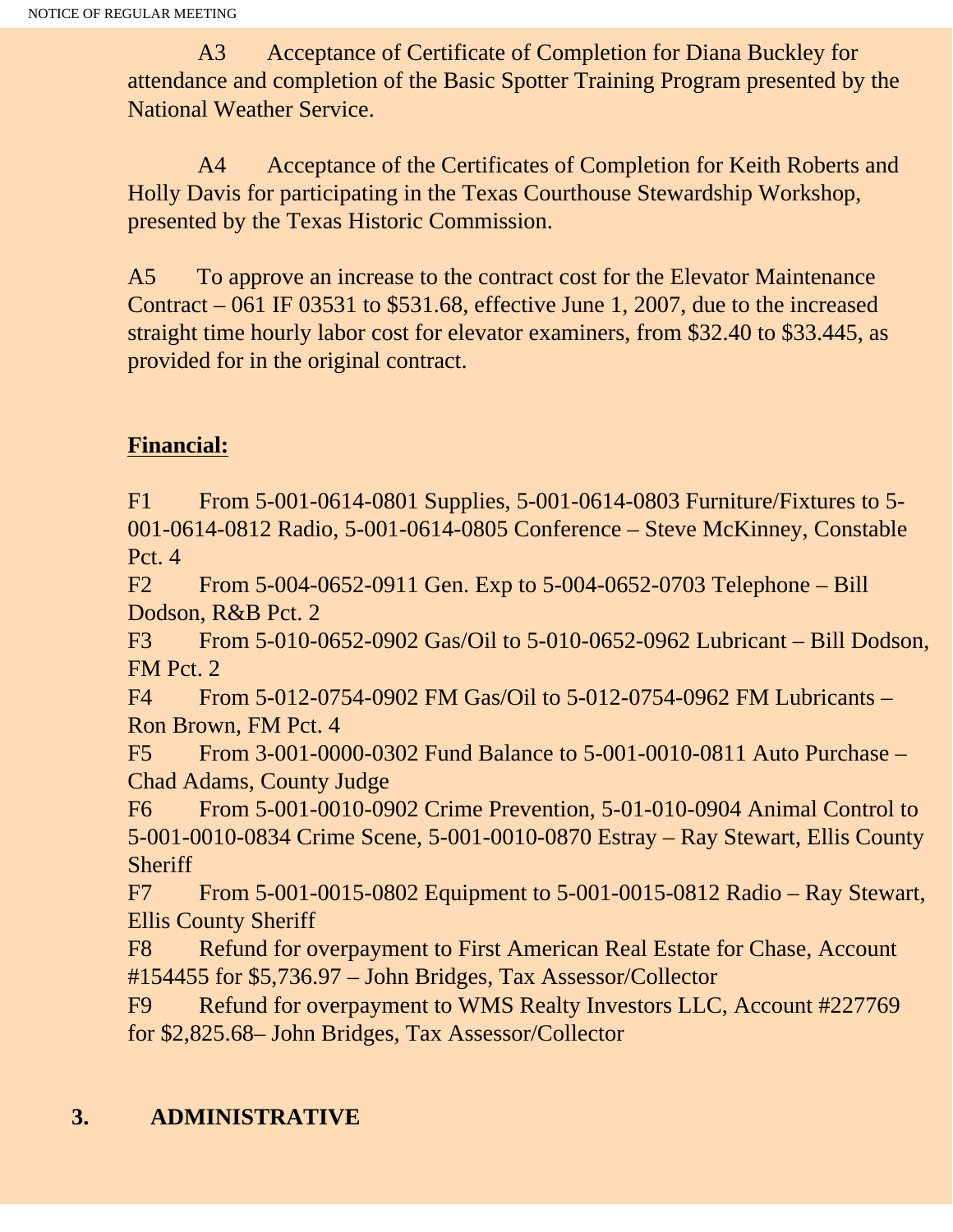NOTICE OF REGULAR MEETING

3 .1 Sheriff's annual report to the Commissioners Court and the annual racial profile report as required by law.

Sheriff Ray Stewart, Sheriff's Department and Jail

 3.2 Consideration and action to authorize the reclassification of a Detention Officer I slot to a Civilian Maintenance Supervisor at a pay rate of \$41,

360. The dollars are to be taken from the additional hires currently authorized for April 2007 and the Jail salary line item.

Sheriff Ray Stewart, Sheriff's Department and Jail

3.3 Proclamation to declare the month of March as American Red Cross Month. Chad Adams, County Judge

3.4 Proclamation to declare the week of March 18-March 24 as National Agriculture Week in Texas.

Chad Adams, County Judge

3.5 Consideration and action to give the County Judge the authority to sign an addendum to the contract with the Staubach Group originally approved by the Ellis County Commissioners Court on June 12, 2006.

Heath Sims, Commissioner, Pct. 3

3.6 Consideration and action to approve an Interlocal Agreement between Ellis County and the City of Glenn Heights.

Ron Brown, Commissioner, Precinct 4

 3.7 Consideration and action to approve an Interlocal Agreement between Ellis County and the Red Oak Independent School District.

Ron Brown, Commissioner, Precinct 4

 3.8 Consideration and action as may be appropriate to approve Agreement Cooperation **between County of Ellis and Ennis Garden Club (represented by Chairman of the** Bluebonnet Trail Annual Event) Pursuant to Local Government Code §319.003 (a) and 319.004.

Bill Dodson, Commissioner, Pct. 2

 3.9 Consideration and action as may be appropriate to approve Work Order Under Agreement Cooperation between County of Ellis and Ennis Garden Club (represented by Chairman of the Bluebonnet Trail Annual Event). Bill Dodson, Commissioner, Pct. 2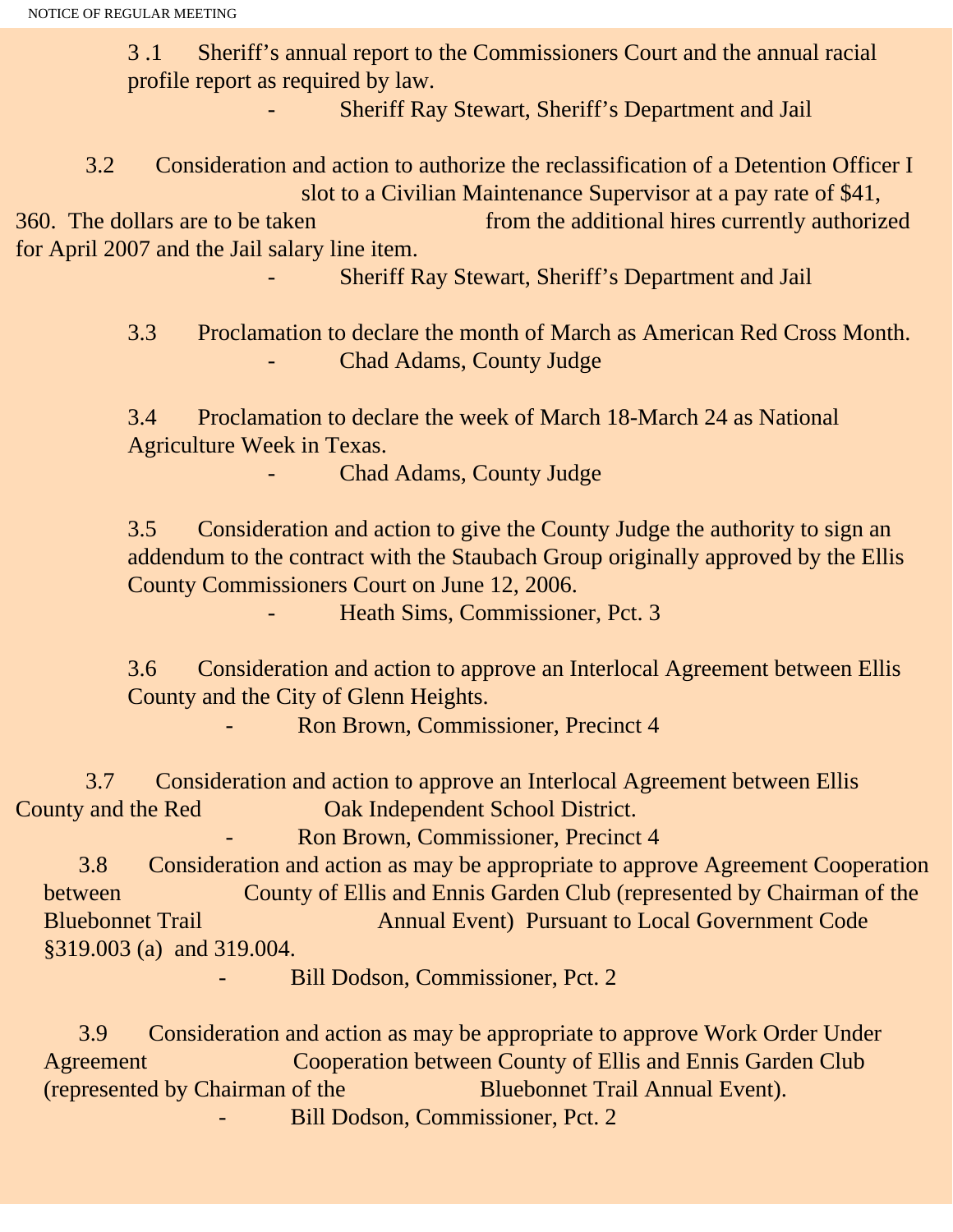| 3.10<br><b>Special State</b> | Consideration and action to change the early voting hours for the March 12, 2007<br><b>Amendment Election and County Bond Election.</b><br>Jane Anderson, Elections Administrator |
|------------------------------|-----------------------------------------------------------------------------------------------------------------------------------------------------------------------------------|
| 3.11<br>early voting         | Consideration and action to approve the City of Garrett Local Option Election<br>schedule.<br>Jane Anderson, Elections Administrator                                              |
| 3.12<br><b>Local Option</b>  | Consideration and action to approve the polling location for the City of Garrett<br>Elections.<br>Jane Anderson, Elections Administrator                                          |
|                              | 2.12 Consideration and estion to environ the Interlocal Cooperation contracts for the                                                                                             |

 3.13 Consideration and action to approve the Interlocal Cooperation contracts for the lease of voting equipment between Ellis County and the City of Waxahachie, City of Palmer, City of Ovilla, City of Maypearl, City of Italy, City of Ferris, City of Red Oak, City of Oak Leaf, City of Ennis, City of Milford, Palmer ISD, Red Oak ISD, Ellis County Fresh Water Supply District No. 2, Ellis County Fresh Water Supply District No. 3.

Jane Anderson, Elections Administrator

 3.14 Consideration and action to approve a fee of \$190 (4% of the cost of the machine) for the M-100 Precinct Scanner when leased or shared during a joint election. Jane Anderson, Elections Administrator

 3.15 Pursuant to Section 751.005(c) of the Texas Health & Safety Code, consideration and action to designate Jim Pharr as the individual responsible to investigate and report whether the minimum standards for ensuring public fire safety and order as prescribed by state and local laws, rules and orders will be maintained by a proposed mass gathering in the unincorporated area of Ellis County. Lee Auvenshine, Assistant District Attorney

**4. DEPARTMENT OF COUNTY DEVELOPMENT Consideration and action regarding the following presented by Delton Ake, Director Department of Development:**

 4.1 To accept the completed roads Windview Court and the portion of Willow Bend Drive that is located in Windview Estates, Phase Two, David Stanton, Pct. 3.

4.2 To grant a variance from the Commissioners' Court of Ellis County Amended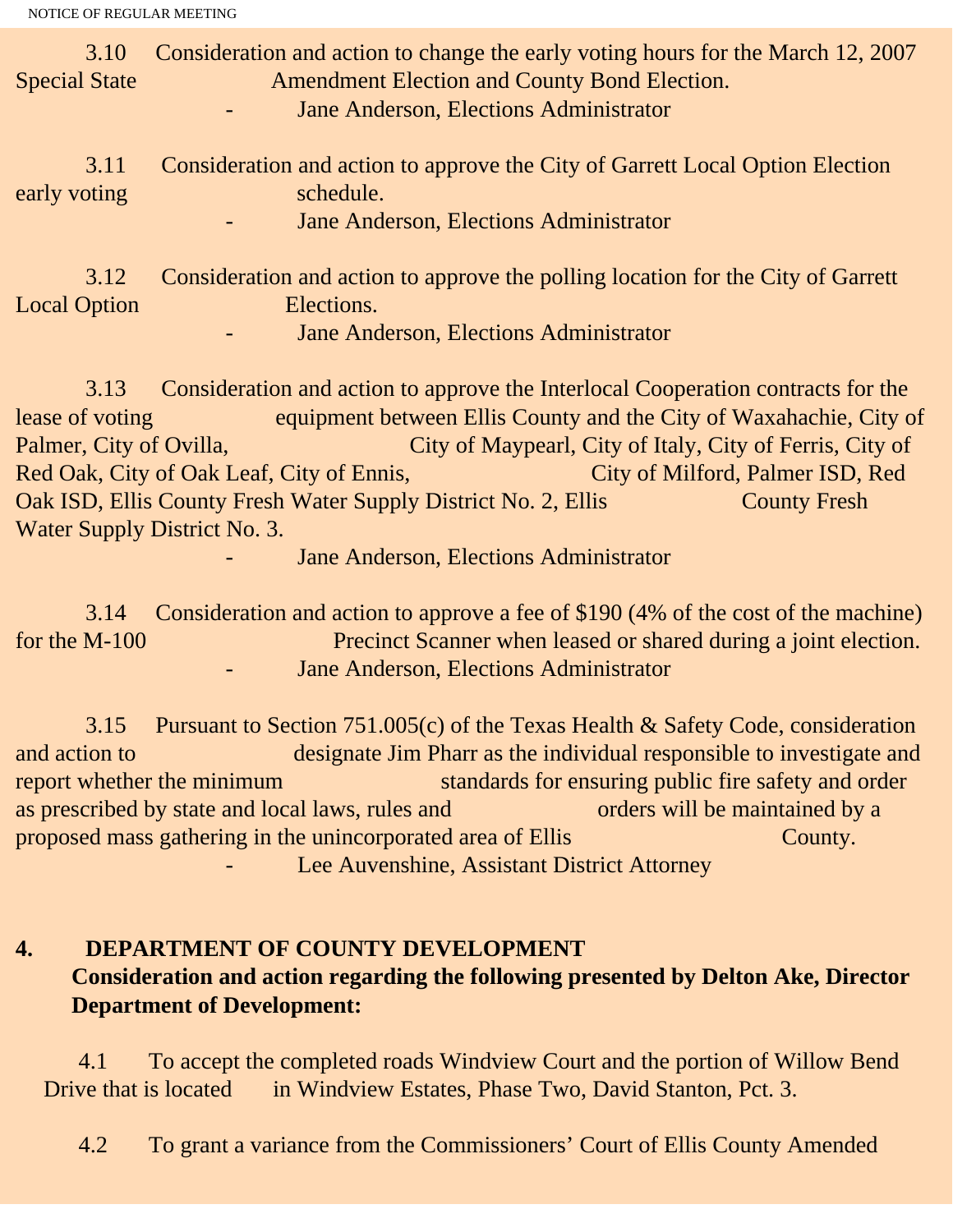Outdoor Business Order #215.06 as it relates to 50' minimum set-back from road, Martin Towing, located at 306 Mooreview, Paul Martin, Pct. 4.

 4.3 To grant a variance from the Commissioners' Court of Ellis County Amended Outdoor Business Order #215.06 as it relates to 50' minimum set-back from road, Always Towing LLC, 310 Mooreview, Dale Wester, Pct. 4.

 4.4 To grant a variance from the Commissioners' Court of Ellis County Amended Outdoor Business Order #215.06 as it relates to 50' minimum set-back from road, D&W Towing and Recovery Inc., 311 Mooreview, Charlie Davidson, Pct. 4.

 4.5 To grant a variance from the Commissioners' Court of Ellis County Amended Outdoor Business Order #215.06 as it relates to 50' minimum set-back from road, Martin Towing, 2866 S. Hwy. 77, Paul Martin, Pct. 4.

 4.6 To grant a variance from the Commissioners' Court of Ellis County Amended Outdoor Business Order #215.06 as it relates to 50' minimum set-back from road, 3- D Towing and Auto Transport, Inc., 5181 Hwy 67, Ruth Gaffney, Pct. 4.

 4.7 Replat – Oak Ridge, Phase 2, tract 10; Phase 3, tract 16R; and Phase 4, lot 17R into Phase 2, lot 10R and Phase 4, lot 17R; Thomas and Jeanette Pieper, Pct. 3.

### **5. RECESS TO CONVENE TO EXECUTIVE SESSION**

#### **6. EXECUTIVE SESSION**

"The Commissioners' Court of Ellis County reserves the right to adjourn into **Executive Session** at any time during the course of this meeting to discuss any of the matters listed in this agenda, in the order deemed appropriate, as authorized by Texas Government Code §551.071 and §551.072**,** or to seek the advice of its attorney and/or other attorneys representing Ellis County on any matter in which the duty of the attorney to the Commissioners' Court under the Texas Disciplinary Rules of Professional Conduct of the State Bar of Texas clearly conflicts with Texas Government Code Chapter 551 or as otherwise may be permitted under §551.071 and §551.072."

# **7. ADJOURNMENT OF EXECUTIVE SESSION**